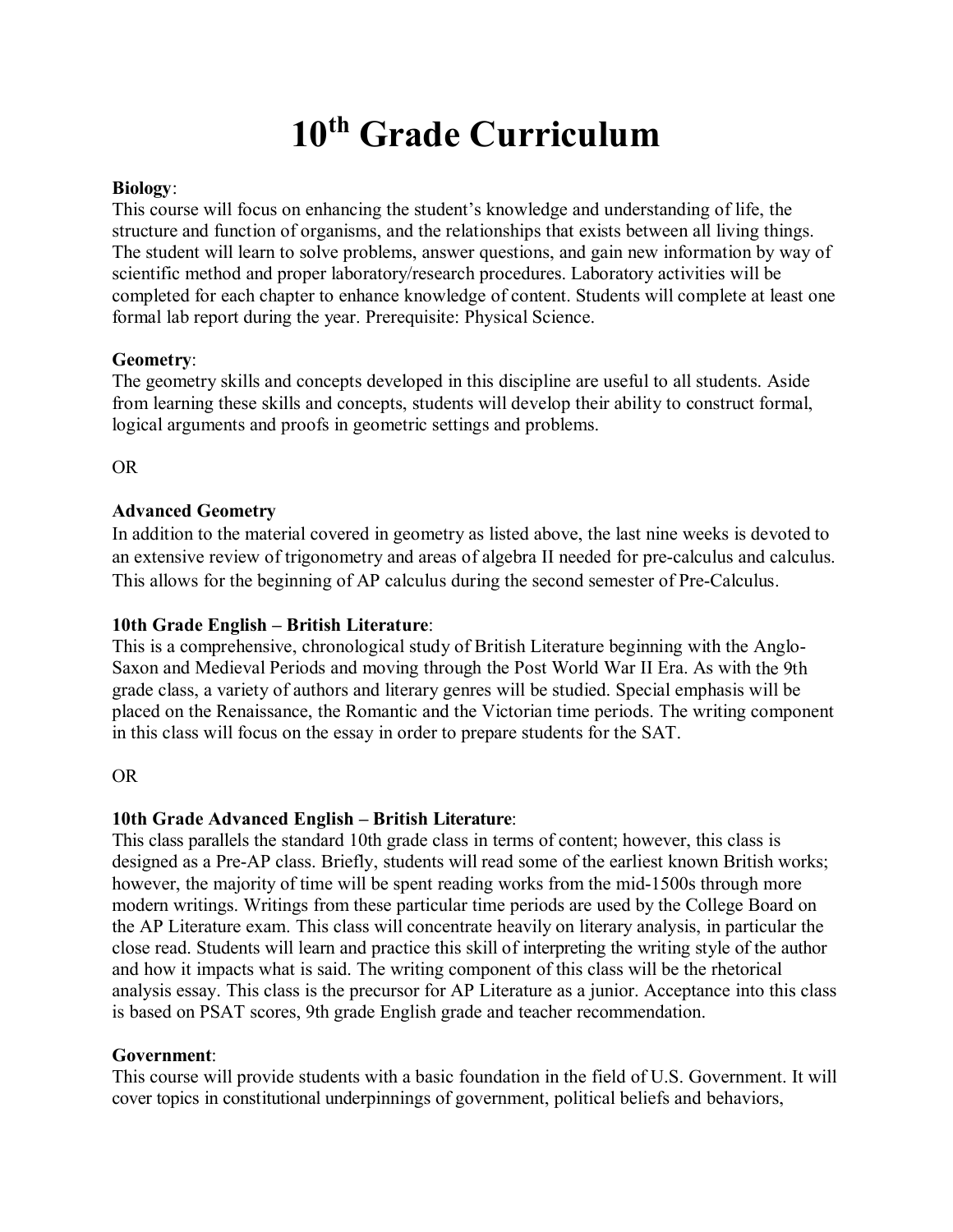political parties and interest groups, institutions of national government, public policy, and civil liberties and rights.

## OR

## **AP Government and Politics:**

This is a college level course that covers American government and its political process. The purpose of this course is to prepare students to take the Advanced Placement exam. The course is taught at college level and requires reading and preparation. Students will develop a critical understanding of the American government, political system, and the rights and responsibilities of citizens.

## **Spanish I:**

This course is the first in a series of courses that satisfy the foreign language requirement for entrance to a university. Spanish I language focuses on the development of communicative competence in Spanish and understanding of the culture(s) of the people who speak the language. It assumes that the student has minimal or no prior knowledge of the language and culture.

#### **\*\*Advanced Art**:

This class is a continuation of general art with more concentration on acrylic and water color painting and painting with pastels. Students will work at an advanced level of drawing and painting.

#### **\*\*Choraliers**:

This choir represents the top vocalists at FRA. This course will focus on sight-reading, the St Olaf style of choral tone production, melodic intonation vs. harmonic intonation, and advanced vocal techniques as demonstrated in traditional genres seen throughout t western European history. Students will also learn harmonic theory, Latin musical terms, and world music history. Performing is required. Performances may include: nursing homes, a Christmas concert, church visits, literary competition, and a spring concert. Prerequisite—prior vocal experience.

## **Speech and SAT Prep**:

The introductory speech and SAT preparatory class is a requirement for all 10th grade students. The class introduces the students to the various avenues of public speaking and will also help to refine the student's public speaking and presentation skills. The students will be required to give several speeches every nine weeks and periodically will have tests covering information from their textbooks as well. The SAT preparatory section will serve as a supplement to the speech section and will prepare the students for the SAT in the area of English.